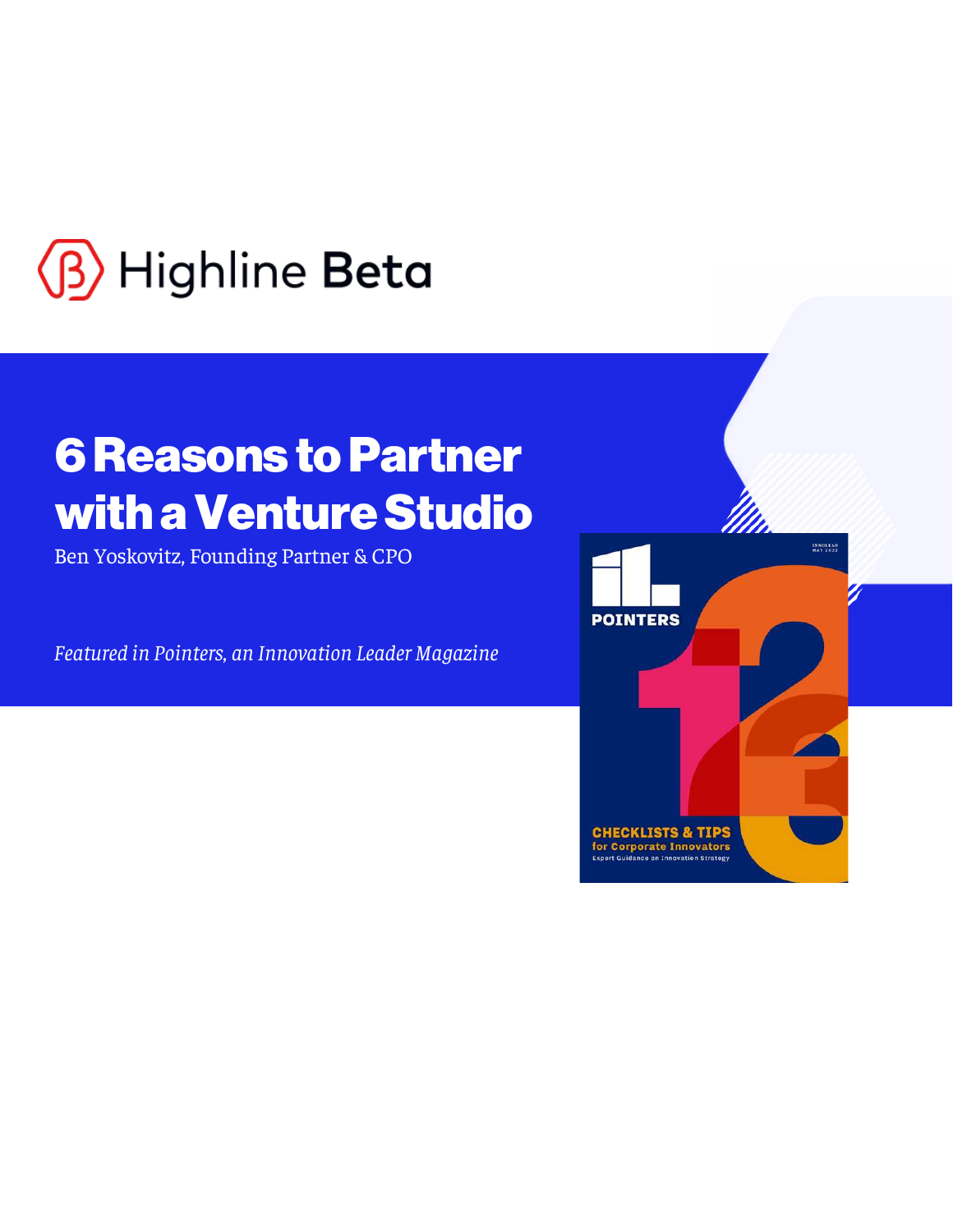## Six Reasons to Partner with a Venture Studio

BY BEN YOSKOVITZ, FOUNDING PARTNER, **HIGHLINE BETA**

Venture studios are having a moment. More and more people within corporate innovation are talking about them — what they are, how to build them, how to work with them, and so on. A quick look at Google Trends for the term "venture studios" reveals a 280% year-on-year increase in search volume from April 2021 to today. The interest in venture studios is a good thing, but with it comes a fair amount of confusion. For starters, what is a venture studio?

**"An internal venture may find itself pulled into achieving the corporate's more immediate goals, leading it away from net innovation and growth opportunities."**

While corporations are building versions of venture studios in-house, I want to focus on venture studios that live outside large organizations. In my view a venture studio is both a builder and funder of startups. Many innovation consulting firms or venture builders may position themselves as venture studios, but if they're not investing capital into the startups they create, I don't think they're providing the full benefits of a venture studio.

Venture studios that don't work with corporate partners are really startup studios, but the semantics can get confusing between venture studios, startup studios, corporate venture studios, etc. Ultimately the question we want to answer today is this: Why should big companies partner with venture studios to build & fund spin-out/independent startups?

#### 1. Your company is often constrained by legal, compliance, regulations, legacy technology stacks, security or other things designed to minimize risk

Big companies have constraints. As operationally-focused organizations with longstanding products and systems, it's not easy to explore new technologies or opportunity areas. Often big companies have legal or compliance risks that are too difficult to overcome. Startups win on speed and iteration, but corporate systems are designed for neither.

## 2. Your company needs to focus on shorterterm objectives

Particularly true for publicly traded companies, everything is measured in quarters. When you're focused on hitting quarterly sales targets, it's difficult to invest time or money into a new venture that's going to take years to hit any meaningful scale. Very quickly, H2 & H3 innovation — transformative and disruptive initiatives — look like cost center sinkholes with no potential for real ROI.

## 3. Your company lacks entrepreneurial resources

Most companies are made up of smart, hardworking people that want their employers to succeed. But structurally, big organizations are not well-suited for entrepreneurs, those that paint outside the lines and don't focus on traditional career paths. There are mavericks and hustlers in every company, but they're hard to identify, empower, and incentivize.

Ultimately, big companies are not designed to foster rapid innovation outside their core — to build new ventures or startups that can one day be billiondollar businesses. Venture studios help solve this problem.

## 4. Venture studios minimize gravitational pull of corporate

By building startups on the outside, you can minimize the influence and focus on the core business. A startup is, technically speaking, an



**Ben Yoskovitz** Highline Beta